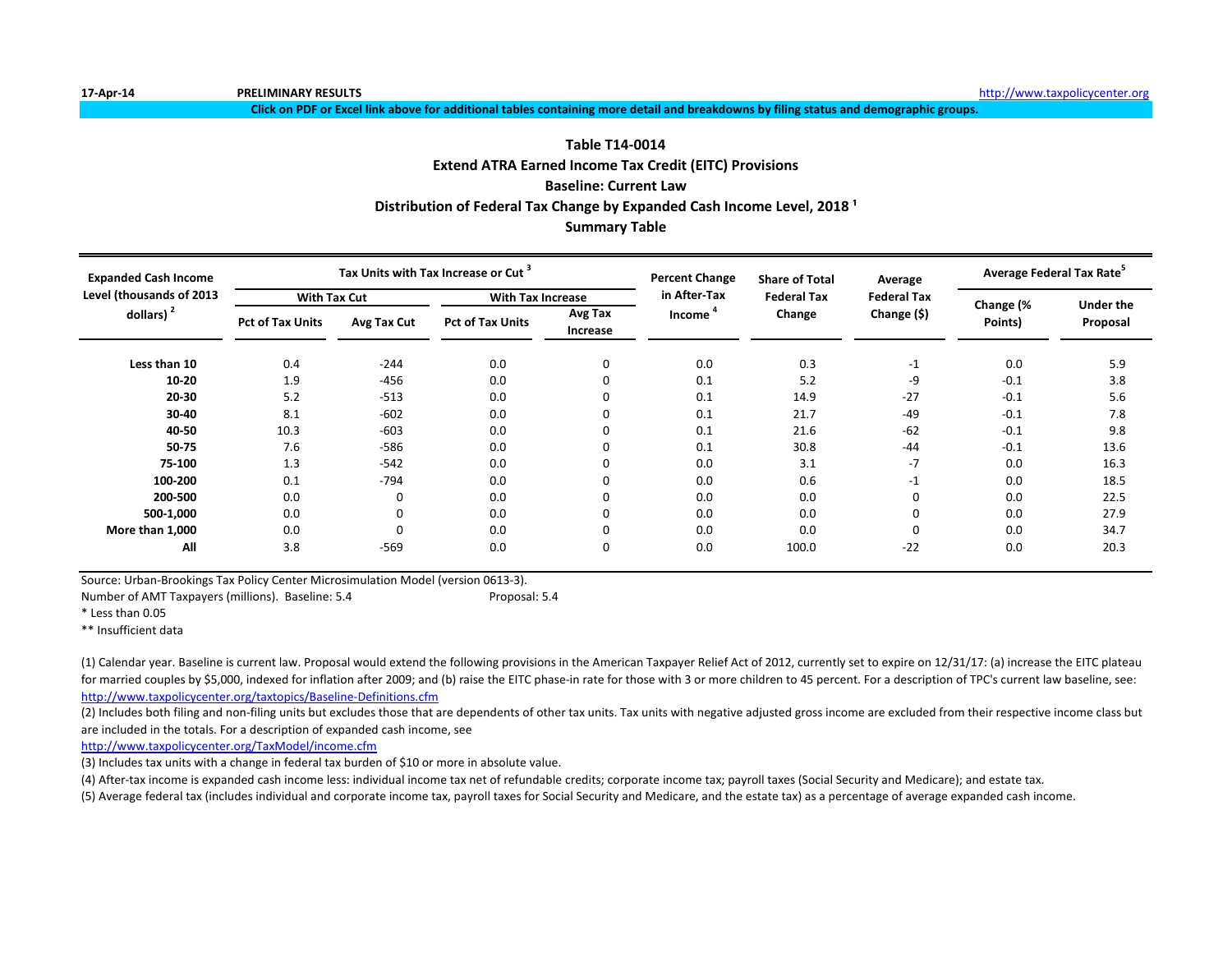## **Extend ATRA Earned Income Tax Credit (EITC) Provisions Baseline: Current Law Table T14-0014** Distribution of Federal Tax Change by Expanded Cash Income Level, 2018<sup>1</sup> **Detail Table**

| <b>Expanded Cash Income</b><br>Level (thousands of 2013 | Percent of Tax Units <sup>3</sup> |                             | <b>Percent Change</b><br>in After-Tax | <b>Share of Total</b><br><b>Federal Tax</b> | <b>Average Federal Tax Change</b> |         | <b>Share of Federal Taxes</b> |                       | Average Federal Tax Rate <sup>5</sup> |                              |
|---------------------------------------------------------|-----------------------------------|-----------------------------|---------------------------------------|---------------------------------------------|-----------------------------------|---------|-------------------------------|-----------------------|---------------------------------------|------------------------------|
| dollars) <sup>2</sup>                                   | <b>With Tax Cut</b>               | <b>With Tax</b><br>Increase | Income                                | Change                                      | <b>Dollars</b>                    | Percent | Change (%<br>Points)          | Under the<br>Proposal | Change (%<br>Points)                  | <b>Under the</b><br>Proposal |
| Less than 10                                            | 0.4                               | 0.0                         | 0.0                                   | 0.3                                         | $-1$                              | $-0.2$  | 0.0                           | 0.1                   | 0.0                                   | 5.9                          |
| 10-20                                                   | 1.9                               | 0.0                         | 0.1                                   | 5.2                                         | -9                                | $-1.3$  | 0.0                           | 0.4                   | $-0.1$                                | 3.8                          |
| 20-30                                                   | 5.2                               | 0.0                         | 0.1                                   | 14.9                                        | $-27$                             | $-1.7$  | 0.0                           | 0.9                   | $-0.1$                                | 5.6                          |
| 30-40                                                   | 8.1                               | 0.0                         | 0.1                                   | 21.7                                        | $-49$                             | $-1.6$  | 0.0                           | 1.4                   | $-0.1$                                | 7.8                          |
| 40-50                                                   | 10.3                              | 0.0                         | 0.1                                   | 21.6                                        | $-62$                             | $-1.3$  | 0.0                           | 1.7                   | $-0.1$                                | 9.8                          |
| 50-75                                                   | 7.6                               | 0.0                         | 0.1                                   | 30.8                                        | $-44$                             | $-0.5$  | 0.0                           | 6.6                   | $-0.1$                                | 13.6                         |
| 75-100                                                  | 1.3                               | 0.0                         | 0.0                                   | 3.1                                         | $-7$                              | 0.0     | 0.0                           | 7.4                   | 0.0                                   | 16.3                         |
| 100-200                                                 | 0.1                               | 0.0                         | 0.0                                   | 0.6                                         | $-1$                              | 0.0     | 0.0                           | 24.1                  | 0.0                                   | 18.5                         |
| 200-500                                                 | 0.0                               | 0.0                         | 0.0                                   | 0.0                                         | 0                                 | 0.0     | 0.0                           | 22.8                  | 0.0                                   | 22.5                         |
| 500-1.000                                               | 0.0                               | 0.0                         | 0.0                                   | 0.0                                         | 0                                 | 0.0     | 0.0                           | 7.8                   | 0.0                                   | 27.9                         |
| More than 1.000                                         | 0.0                               | 0.0                         | 0.0                                   | 0.0                                         | 0                                 | 0.0     | 0.0                           | 26.6                  | 0.0                                   | 34.7                         |
| All                                                     | 3.8                               | 0.0                         | 0.0                                   | 100.0                                       | $-22$                             | $-0.1$  | 0.0                           | 100.0                 | 0.0                                   | 20.3                         |

## **Baseline Distribution of Income and Federal Taxes** by Expanded Cash Income Level, 2018<sup>1</sup>

| <b>Expanded Cash Income</b><br>Level (thousands of 2013 | <b>Tax Units</b>             |                     | Pre-Tax Income    |                     | <b>Federal Tax Burden</b> |                     | <b>After-Tax Income</b> |                     | Average<br><b>Federal Tax</b> |
|---------------------------------------------------------|------------------------------|---------------------|-------------------|---------------------|---------------------------|---------------------|-------------------------|---------------------|-------------------------------|
| dollars) $2$                                            | <b>Number</b><br>(thousands) | Percent of<br>Total | Average (dollars) | Percent of<br>Total | Average (dollars)         | Percent of<br>Total | Average (dollars)       | Percent of<br>Total | Rate                          |
| Less than 10                                            | 10,379                       | 6.2                 | 6.476             | 0.4                 | 384                       | 0.1                 | 6.092                   | 0.5                 | 5.9                           |
| 10-20                                                   | 21,604                       | 12.9                | 16,932            | 2.1                 | 651                       | 0.4                 | 16,280                  | 2.6                 | 3.9                           |
| 20-30                                                   | 19,956                       | 12.0                | 27.645            | 3.2                 | 1,580                     | 0.9                 | 26,065                  | 3.8                 | 5.7                           |
| 30-40                                                   | 15,926                       | 9.5                 | 38,694            | 3.6                 | 3,052                     | 1.4                 | 35,642                  | 4.1                 | 7.9                           |
| 40-50                                                   | 12,495                       | 7.5                 | 49,749            | 3.6                 | 4,945                     | 1.8                 | 44,804                  | 4.1                 | 9.9                           |
| 50-75                                                   | 24,957                       | 15.0                | 68,654            | 9.9                 | 9,406                     | 6.7                 | 59,248                  | 10.7                | 13.7                          |
| 75-100                                                  | 16,490                       | 9.9                 | 96,237            | 9.2                 | 15,669                    | 7.3                 | 80,568                  | 9.6                 | 16.3                          |
| 100-200                                                 | 29,893                       | 17.9                | 153,587           | 26.5                | 28,399                    | 24.1                | 125,189                 | 27.1                | 18.5                          |
| 200-500                                                 | 11,380                       | 6.8                 | 312.651           | 20.5                | 70.402                    | 22.8                | 242,249                 | 20.0                | 22.5                          |
| 500-1.000                                               | 1.317                        | 0.8                 | 739.987           | 5.6                 | 206.751                   | 7.7                 | 533.235                 | 5.1                 | 27.9                          |
| More than 1.000                                         | 764                          | 0.5                 | 3.522.217         | 15.5                | 1,223,082                 | 26.5                | 2.299.135               | 12.7                | 34.7                          |
| All                                                     | 166,908                      | 100.0               | 103,866           | 100.0               | 21,087                    | 100.0               | 82,778                  | 100.0               | 20.3                          |

Source: Urban-Brookings Tax Policy Center Microsimulation Model (version 0613-3).

Number of AMT Taxpayers (millions). Baseline: 5.4 Proposal: 5.4

\* Less than 0.05

<http://www.taxpolicycenter.org/taxtopics/Baseline-Definitions.cfm> (1) Calendar year. Baseline is current law. Proposal would extend the following provisions in the American Taxpayer Relief Act of 2012, currently set to expire on 12/31/17: (a) increase the EITC plateau for married couples by \$5,000, indexed for inflation after 2009; and (b) raise the EITC phase-in rate for those with 3 or more children to 45 percent. For a description of TPC's current law baseline, see:

(2) Includes both filing and non-filing units but excludes those that are dependents of other tax units. Tax units with negative adjusted gross income are excluded from their respective income class but are included in the totals. For a description of expanded cash income, see

[http://www.taxpolicycente](http://www.taxpolicycenter.org/TaxModel/income.cfm)r.org/TaxModel/income.cfm

(3) Includes tax units with a change in federal tax burden of \$10 or more in absolute value.

(4) After-tax income is expanded cash income less: individual income tax net of refundable credits; corporate income tax; payroll taxes (Social Security and Medicare); and estate tax.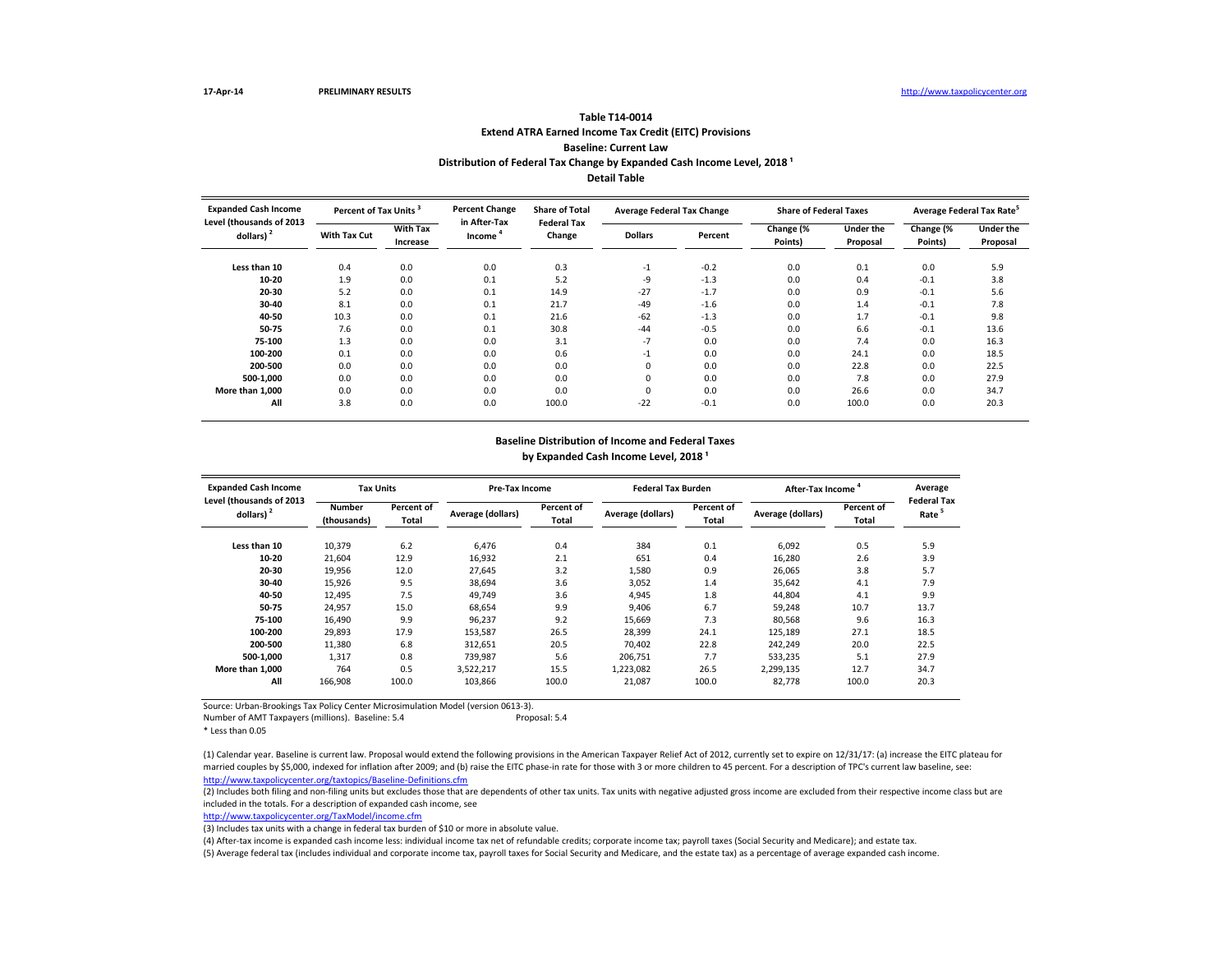# **Extend ATRA Earned Income Tax Credit (EITC) Provisions Baseline: Current Law Table T14-0014** Distribution of Federal Tax Change by Expanded Cash Income Level, 2018<sup>1</sup> **Detail Table - Single Tax Units**

| <b>Expanded Cash Income</b><br>Level (thousands of 2013 | Percent of Tax Units <sup>3</sup> |                             | <b>Percent Change</b><br>in After-Tax | <b>Share of Total</b><br><b>Federal Tax</b> | <b>Average Federal Tax Change</b> |         | <b>Share of Federal Taxes</b> |                              | Average Federal Tax Rate <sup>5</sup> |                              |  |
|---------------------------------------------------------|-----------------------------------|-----------------------------|---------------------------------------|---------------------------------------------|-----------------------------------|---------|-------------------------------|------------------------------|---------------------------------------|------------------------------|--|
| dollars) <sup>2</sup>                                   | <b>With Tax Cut</b>               | <b>With Tax</b><br>Increase | Income <sup>'</sup>                   | Change                                      | <b>Dollars</b>                    | Percent | Change (%<br>Points)          | <b>Under the</b><br>Proposal | Change (%<br>Points)                  | <b>Under the</b><br>Proposal |  |
| Less than 10                                            | 0.1                               | 0.0                         | 0.0                                   | 0.8                                         | 0                                 | 0.0     | 0.0                           | 0.6                          | 0.0                                   | 7.8                          |  |
| 10-20                                                   | 0.2                               | 0.0                         | 0.0                                   | 22.3                                        | $-1$                              | $-0.1$  | 0.0                           | 2.2                          | 0.0                                   | 6.5                          |  |
| 20-30                                                   | 0.2                               | 0.0                         | 0.0                                   | 22.1                                        | $-1$                              | $-0.1$  | 0.0                           | 3.9                          | 0.0                                   | 9.1                          |  |
| 30-40                                                   | 0.3                               | 0.0                         | 0.0                                   | 31.9                                        | $-2$                              | $-0.1$  | 0.0                           | 4.7                          | 0.0                                   | 11.1                         |  |
| 40-50                                                   | 0.2                               | 0.0                         | 0.0                                   | 14.3                                        | $-2$                              | 0.0     | 0.0                           | 5.1                          | 0.0                                   | 13.3                         |  |
| 50-75                                                   | $\ast$                            | 0.0                         | 0.0                                   | 4.3                                         | 0                                 | 0.0     | 0.0                           | 16.5                         | 0.0                                   | 17.5                         |  |
| 75-100                                                  | 0.0                               | 0.0                         | 0.0                                   | 0.0                                         | 0                                 | 0.0     | 0.0                           | 14.4                         | 0.0                                   | 20.2                         |  |
| 100-200                                                 | 0.0                               | 0.0                         | 0.0                                   | 0.0                                         | 0                                 | 0.0     | 0.0                           | 21.2                         | 0.0                                   | 22.2                         |  |
| 200-500                                                 | 0.0                               | 0.0                         | 0.0                                   | 0.0                                         | 0                                 | 0.0     | 0.0                           | 11.7                         | 0.0                                   | 25.3                         |  |
| 500-1.000                                               | 0.0                               | 0.0                         | 0.0                                   | 0.0                                         | 0                                 | 0.0     | 0.0                           | 4.2                          | 0.0                                   | 30.8                         |  |
| More than 1.000                                         | 0.0                               | 0.0                         | 0.0                                   | 0.0                                         | 0                                 | 0.0     | 0.0                           | 15.3                         | 0.0                                   | 37.0                         |  |
| All                                                     | 0.1                               | 0.0                         | 0.0                                   | 100.0                                       | $-1$                              | 0.0     | 0.0                           | 100.0                        | 0.0                                   | 19.0                         |  |

## **Baseline Distribution of Income and Federal Taxes** by Expanded Cash Income Level, 2018<sup>1</sup>

| <b>Expanded Cash Income</b><br>Level (thousands of 2013 | <b>Tax Units</b>             |                     | Pre-Tax Income    |                     | <b>Federal Tax Burden</b> |                     | After-Tax Income  | Average<br><b>Federal Tax</b> |                   |
|---------------------------------------------------------|------------------------------|---------------------|-------------------|---------------------|---------------------------|---------------------|-------------------|-------------------------------|-------------------|
| dollars) $2$                                            | <b>Number</b><br>(thousands) | Percent of<br>Total | Average (dollars) | Percent of<br>Total | Average (dollars)         | Percent of<br>Total | Average (dollars) | Percent of<br>Total           | Rate <sup>5</sup> |
| Less than 10                                            | 8,590                        | 11.6                | 6.464             | 1.4                 | 506                       | 0.6                 | 5,958             | 1.6                           | 7.8               |
| 10-20                                                   | 15,693                       | 21.1                | 16.883            | 6.5                 | 1,096                     | 2.2                 | 15.788            | 7.5                           | 6.5               |
| 20-30                                                   | 12,047                       | 16.2                | 27.457            | 8.1                 | 2,488                     | 3.9                 | 24,969            | 9.1                           | 9.1               |
| 30-40                                                   | 8,483                        | 11.4                | 38.690            | 8.1                 | 4,297                     | 4.7                 | 34,393            | 8.9                           | 11.1              |
| 40-50                                                   | 5,929                        | 8.0                 | 49,627            | 7.2                 | 6,610                     | 5.1                 | 43,017            | 7.7                           | 13.3              |
| 50-75                                                   | 10,570                       | 14.2                | 68.702            | 17.8                | 12,041                    | 16.5                | 56,661            | 18.2                          | 17.5              |
| 75-100                                                  | 5,762                        | 7.8                 | 95.436            | 13.5                | 19,259                    | 14.3                | 76.177            | 13.3                          | 20.2              |
| 100-200                                                 | 5,093                        | 6.9                 | 145,164           | 18.2                | 32,197                    | 21.2                | 112,967           | 17.4                          | 22.2              |
| 200-500                                                 | 1.143                        | 1.5                 | 312.916           | 8.8                 | 79.035                    | 11.7                | 233.881           | 8.1                           | 25.3              |
| 500-1.000                                               | 144                          | 0.2                 | 737.627           | 2.6                 | 226,801                   | 4.2                 | 510.827           | 2.2                           | 30.8              |
| More than 1.000                                         | 90                           | 0.1                 | 3.550.103         | 7.9                 | 1,314,279                 | 15.3                | 2,235,824         | 6.1                           | 37.0              |
| All                                                     | 74,338                       | 100.0               | 54,777            | 100.0               | 10,406                    | 100.0               | 44,371            | 100.0                         | 19.0              |

Source: Urban-Brookings Tax Policy Center Microsimulation Model (version 0613-3).

\* Less than 0.05

<http://www.taxpolicycenter.org/taxtopics/Baseline-Definitions.cfm> (1) Calendar year. Baseline is current law. Proposal would extend the following provisions in the American Taxpayer Relief Act of 2012, currently set to expire on 12/31/17: (a) increase the EITC plateau for married couples by \$5,000, indexed for inflation after 2009; and (b) raise the EITC phase-in rate for those with 3 or more children to 45 percent. For a description of TPC's current law baseline, see:

(2) Includes both filing and non-filing units but excludes those that are dependents of other tax units. Tax units with negative adjusted gross income are excluded from their respective income class but are included in the totals. For a description of expanded cash income, see

[http://www.taxpolicycente](http://www.taxpolicycenter.org/TaxModel/income.cfm)r.org/TaxModel/income.cfm

(3) Includes tax units with a change in federal tax burden of \$10 or more in absolute value.

(4) After-tax income is expanded cash income less: individual income tax net of refundable credits; corporate income tax; payroll taxes (Social Security and Medicare); and estate tax.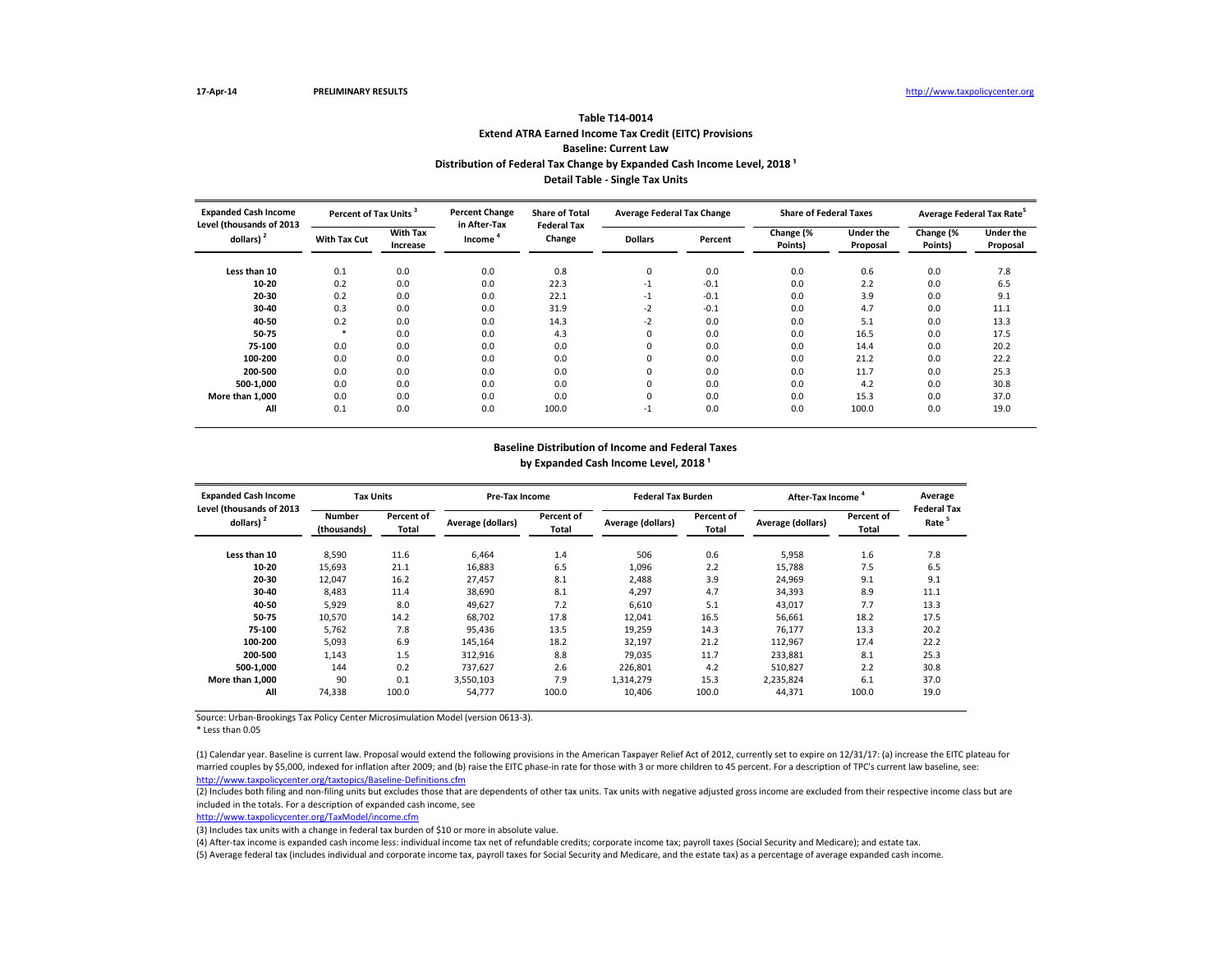# **Extend ATRA Earned Income Tax Credit (EITC) Provisions Baseline: Current Law Table T14-0014** Distribution of Federal Tax Change by Expanded Cash Income Level, 2018<sup>1</sup> **Detail Table - Married Tax Units Filing Jointly**

| <b>Expanded Cash Income</b>              | Percent of Tax Units <sup>3</sup> |                             | <b>Percent Change</b><br>in After-Tax | <b>Share of Total</b><br><b>Federal Tax</b> | <b>Average Federal Tax Change</b> |         | <b>Share of Federal Taxes</b> |                              | Average Federal Tax Rate <sup>5</sup> |                              |  |
|------------------------------------------|-----------------------------------|-----------------------------|---------------------------------------|---------------------------------------------|-----------------------------------|---------|-------------------------------|------------------------------|---------------------------------------|------------------------------|--|
| Level (thousands of 2013<br>dollars) $2$ | <b>With Tax Cut</b>               | <b>With Tax</b><br>Increase | Income <sup>'</sup>                   | Change                                      | <b>Dollars</b>                    | Percent | Change (%<br>Points)          | <b>Under the</b><br>Proposal | Change (%<br>Points)                  | <b>Under the</b><br>Proposal |  |
| Less than 10                             | 3.4                               | 0.0                         | 0.2                                   | 0.3                                         | $-10$                             | $-9.6$  | 0.0                           | 0.0                          | $-0.2$                                | 1.7                          |  |
| 10-20                                    | 10.8                              | 0.0                         | 0.3                                   | 2.9                                         | $-46$                             | $-15.9$ | 0.0                           | 0.0                          | $-0.3$                                | 1.4                          |  |
| 20-30                                    | 24.0                              | 0.0                         | 0.4                                   | 12.5                                        | $-110$                            | $-12.0$ | 0.0                           | 0.1                          | $-0.4$                                | 2.9                          |  |
| 30-40                                    | 28.9                              | 0.0                         | 0.4                                   | 19.8                                        | $-162$                            | $-8.8$  | 0.0                           | 0.2                          | $-0.4$                                | 4.3                          |  |
| 40-50                                    | 29.8                              | 0.0                         | 0.4                                   | 22.5                                        | $-173$                            | $-5.4$  | 0.0                           | 0.4                          | $-0.4$                                | 6.1                          |  |
| 50-75                                    | 18.4                              | 0.0                         | 0.2                                   | 35.9                                        | $-106$                            | $-1.6$  | 0.0                           | 2.4                          | $-0.2$                                | 9.7                          |  |
| 75-100                                   | 2.5                               | 0.0                         | 0.0                                   | 4.0                                         | $-14$                             | $-0.1$  | 0.0                           | 4.1                          | 0.0                                   | 13.3                         |  |
| 100-200                                  | 0.1                               | 0.0                         | 0.0                                   | 0.8                                         | $-1$                              | 0.0     | 0.0                           | 25.0                         | 0.0                                   | 17.5                         |  |
| 200-500                                  | 0.0                               | 0.0                         | 0.0                                   | 0.0                                         | 0                                 | 0.0     | 0.0                           | 27.5                         | 0.0                                   | 22.1                         |  |
| 500-1.000                                | 0.0                               | 0.0                         | 0.0                                   | 0.0                                         | 0                                 | 0.0     | 0.0                           | 9.3                          | 0.0                                   | 27.6                         |  |
| More than 1.000                          | 0.0                               | 0.0                         | 0.0                                   | 0.0                                         | 0                                 | 0.0     | 0.0                           | 30.7                         | 0.0                                   | 34.4                         |  |
| All                                      | 7.6                               | 0.0                         | 0.0                                   | 100.0                                       | $-42$                             | $-0.1$  | 0.0                           | 100.0                        | 0.0                                   | 21.6                         |  |

## **Baseline Distribution of Income and Federal Taxes** by Expanded Cash Income Level, 2018<sup>1</sup>

| <b>Expanded Cash Income</b><br>Level (thousands of 2013 | <b>Tax Units</b>             |                     | Pre-Tax Income    |                     | <b>Federal Tax Burden</b> |                     | After-Tax Income  | Average<br><b>Federal Tax</b> |                   |
|---------------------------------------------------------|------------------------------|---------------------|-------------------|---------------------|---------------------------|---------------------|-------------------|-------------------------------|-------------------|
| dollars) $2$                                            | <b>Number</b><br>(thousands) | Percent of<br>Total | Average (dollars) | Percent of<br>Total | Average (dollars)         | Percent of<br>Total | Average (dollars) | Percent of<br>Total           | Rate <sup>5</sup> |
| Less than 10                                            | 728                          | 1.1                 | 5.754             | 0.0                 | 106                       | 0.0                 | 5.648             | 0.1                           | 1.9               |
| 10-20                                                   | 1,686                        | 2.6                 | 17.361            | 0.3                 | 289                       | 0.0                 | 17.071            | 0.3                           | 1.7               |
| 20-30                                                   | 3,047                        | 4.7                 | 28.056            | 0.7                 | 915                       | 0.1                 | 27,141            | 0.9                           | 3.3               |
| 30-40                                                   | 3,275                        | 5.1                 | 38,879            | 1.1                 | 1,850                     | 0.2                 | 37,028            | 1.3                           | 4.8               |
| 40-50                                                   | 3,485                        | 5.4                 | 50,096            | 1.5                 | 3,204                     | 0.5                 | 46,893            | 1.8                           | 6.4               |
| 50-75                                                   | 9,052                        | 14.1                | 69.064            | 5.4                 | 6,771                     | 2.5                 | 62,293            | 6.2                           | 9.8               |
| 75-100                                                  | 7,986                        | 12.4                | 97.056            | 6.7                 | 12,953                    | 4.1                 | 84,103            | 7.4                           | 13.4              |
| 100-200                                                 | 22,676                       | 35.3                | 156,557           | 30.8                | 27,464                    | 25.0                | 129,094           | 32.4                          | 17.5              |
| 200-500                                                 | 9.923                        | 15.4                | 312.749           | 26.9                | 69.148                    | 27.5                | 243.601           | 26.8                          | 22.1              |
| 500-1.000                                               | 1,135                        | 1.8                 | 740,392           | 7.3                 | 204,153                   | 9.3                 | 536,239           | 6.7                           | 27.6              |
| More than 1.000                                         | 643                          | 1.0                 | 3.451.460         | 19.3                | 1,188,724                 | 30.6                | 2,262,736         | 16.1                          | 34.4              |
| All                                                     | 64,328                       | 100.0               | 179,237           | 100.0               | 38,808                    | 100.0               | 140,429           | 100.0                         | 21.7              |

Source: Urban-Brookings Tax Policy Center Microsimulation Model (version 0613-3).

\* Less than 0.05

<http://www.taxpolicycenter.org/taxtopics/Baseline-Definitions.cfm> (1) Calendar year. Baseline is current law. Proposal would extend the following provisions in the American Taxpayer Relief Act of 2012, currently set to expire on 12/31/17: (a) increase the EITC plateau for married couples by \$5,000, indexed for inflation after 2009; and (b) raise the EITC phase-in rate for those with 3 or more children to 45 percent. For a description of TPC's current law baseline, see:

(2) Includes both filing and non-filing units but excludes those that are dependents of other tax units. Tax units with negative adjusted gross income are excluded from their respective income class but are included in the totals. For a description of expanded cash income, see

[http://www.taxpolicycente](http://www.taxpolicycenter.org/TaxModel/income.cfm)r.org/TaxModel/income.cfm

(3) Includes tax units with a change in federal tax burden of \$10 or more in absolute value.

(4) After-tax income is expanded cash income less: individual income tax net of refundable credits; corporate income tax; payroll taxes (Social Security and Medicare); and estate tax.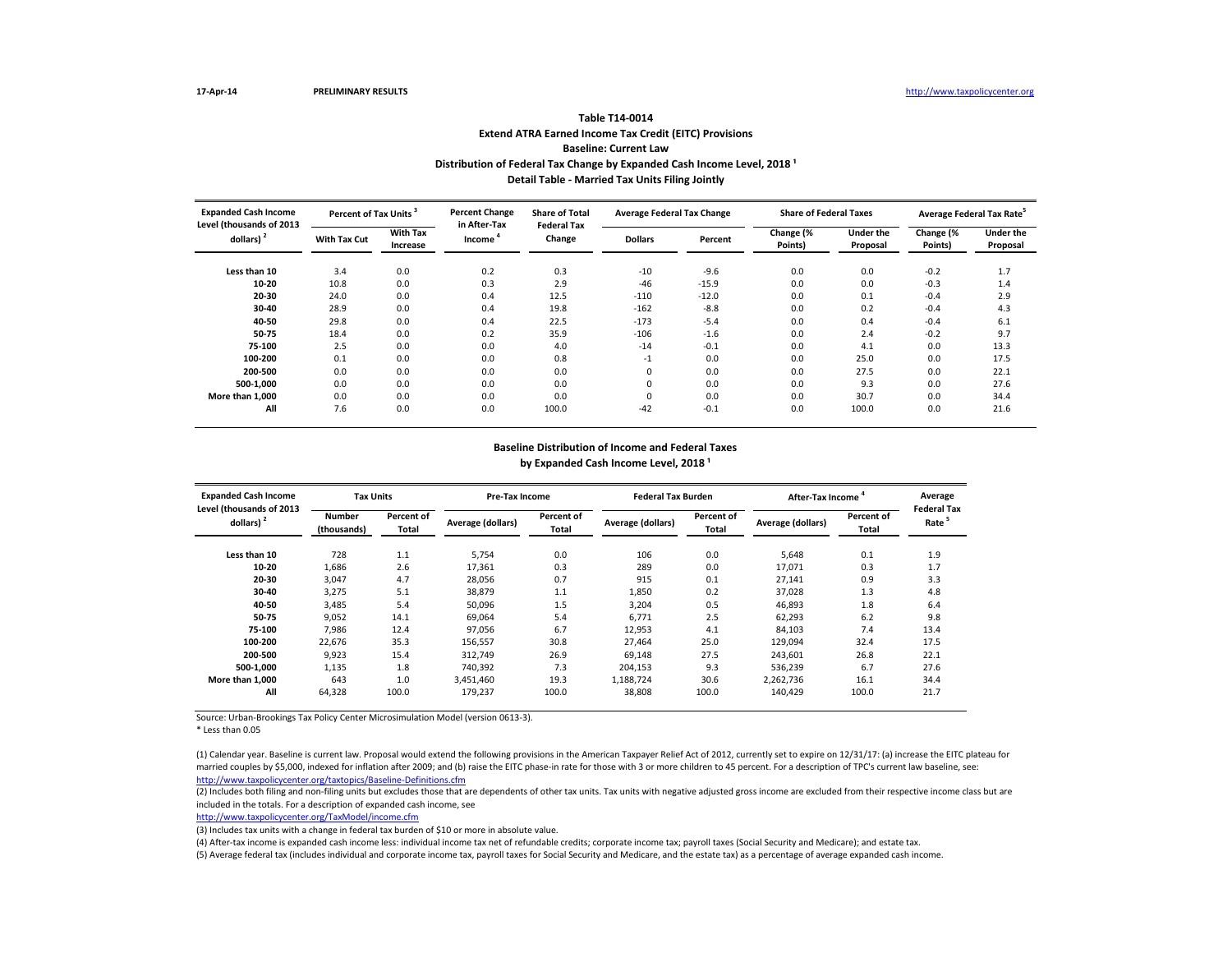# **Extend ATRA Earned Income Tax Credit (EITC) Provisions Baseline: Current Law Table T14-0014** Distribution of Federal Tax Change by Expanded Cash Income Level, 2018<sup>1</sup> **Detail Table - Head of Household Tax Units**

| <b>Expanded Cash Income</b>              | Percent of Tax Units <sup>3</sup> |                             | <b>Percent Change</b><br>in After-Tax | <b>Share of Total</b><br><b>Federal Tax</b> | <b>Average Federal Tax Change</b> |         | <b>Share of Federal Taxes</b> |                              | Average Federal Tax Rate <sup>5</sup> |                              |  |
|------------------------------------------|-----------------------------------|-----------------------------|---------------------------------------|---------------------------------------------|-----------------------------------|---------|-------------------------------|------------------------------|---------------------------------------|------------------------------|--|
| Level (thousands of 2013<br>dollars) $2$ | <b>With Tax Cut</b>               | <b>With Tax</b><br>Increase | Income                                | Change                                      | <b>Dollars</b>                    | Percent | Change (%<br>Points)          | <b>Under the</b><br>Proposal | Change (%<br>Points)                  | <b>Under the</b><br>Proposal |  |
| Less than 10                             | 0.7                               | 0.0                         | 0.0                                   | 0.2                                         | $-1$                              | 0.3     | 0.0                           | $-0.3$                       | 0.0                                   | $-7.8$                       |  |
| 10-20                                    | 4.9                               | 0.0                         | 0.1                                   | 11.2                                        | $-24$                             | 2.3     | $-0.1$                        | $-2.5$                       | $-0.1$                                | $-6.1$                       |  |
| 20-30                                    | 6.6                               | 0.0                         | 0.2                                   | 22.1                                        | $-42$                             | 7.1     | $-0.1$                        | $-1.7$                       | $-0.2$                                | $-2.3$                       |  |
| 30-40                                    | 8.4                               | 0.0                         | 0.2                                   | 27.0                                        | $-60$                             | $-5.5$  | $-0.1$                        | 2.4                          | $-0.2$                                | 2.7                          |  |
| 40-50                                    | 8.7                               | 0.0                         | 0.1                                   | 19.3                                        | $-60$                             | $-1.9$  | $-0.1$                        | 5.1                          | $-0.1$                                | 6.3                          |  |
| 50-75                                    | 4.6                               | 0.0                         | 0.1                                   | 16.7                                        | $-30$                             | $-0.4$  | 0.0                           | 23.1                         | 0.0                                   | 12.1                         |  |
| 75-100                                   | 0.4                               | 0.0                         | 0.0                                   | 0.4                                         | $-1$                              | 0.0     | 0.1                           | 20.8                         | 0.0                                   | 16.0                         |  |
| 100-200                                  | 0.1                               | 0.0                         | 0.0                                   | 0.1                                         | 0                                 | 0.0     | 0.2                           | 29.1                         | 0.0                                   | 19.5                         |  |
| 200-500                                  | 0.0                               | 0.0                         | 0.0                                   | 0.0                                         | 0                                 | 0.0     | 0.1                           | 10.3                         | 0.0                                   | 23.9                         |  |
| 500-1.000                                | 0.0                               | 0.0                         | 0.0                                   | 0.0                                         | 0                                 | 0.0     | 0.0                           | 3.1                          | 0.0                                   | 27.9                         |  |
| More than 1.000                          | 0.0                               | 0.0                         | 0.0                                   | 0.0                                         | 0                                 | 0.0     | 0.1                           | 10.4                         | 0.0                                   | 34.0                         |  |
| All                                      | 5.3                               | 0.0                         | 0.1                                   | 100.0                                       | $-34$                             | $-0.5$  | 0.0                           | 100.0                        | $-0.1$                                | 11.8                         |  |

## **Baseline Distribution of Income and Federal Taxes** by Expanded Cash Income Level, 2018<sup>1</sup>

| <b>Expanded Cash Income</b><br>Level (thousands of 2013 | <b>Tax Units</b>             |                     | Pre-Tax Income    |                     | <b>Federal Tax Burden</b> |                     | After-Tax Income  | Average<br><b>Federal Tax</b> |                   |
|---------------------------------------------------------|------------------------------|---------------------|-------------------|---------------------|---------------------------|---------------------|-------------------|-------------------------------|-------------------|
| dollars) $2$                                            | <b>Number</b><br>(thousands) | Percent of<br>Total | Average (dollars) | Percent of<br>Total | Average (dollars)         | Percent of<br>Total | Average (dollars) | Percent of<br>Total           | Rate <sup>5</sup> |
| Less than 10                                            | 947                          | 3.8                 | 7.160             | 0.5                 | $-555$                    | $-0.3$              | 7.715             | 0.6                           | $-7.8$            |
| 10-20                                                   | 3,990                        | 16.0                | 16,965            | 4.8                 | $-1,011$                  | $-2.4$              | 17,976            | 5.8                           | $-6.0$            |
| 20-30                                                   | 4.486                        | 17.9                | 27,819            | 8.9                 | $-586$                    | $-1.6$              | 28,405            | 10.3                          | $-2.1$            |
| 30-40                                                   | 3,803                        | 15.2                | 38.526            | 10.5                | 1,087                     | 2.5                 | 37.439            | 11.6                          | 2.8               |
| 40-50                                                   | 2,729                        | 10.9                | 49,600            | 9.7                 | 3,165                     | 5.2                 | 46,435            | 10.3                          | 6.4               |
| 50-75                                                   | 4,625                        | 18.5                | 67.849            | 22.4                | 8,259                     | 23.1                | 59,590            | 22.4                          | 12.2              |
| 75-100                                                  | 2,240                        | 9.0                 | 95.483            | 15.3                | 15,321                    | 20.7                | 80,162            | 14.6                          | 16.1              |
| 100-200                                                 | 1,732                        | 6.9                 | 142,055           | 17.6                | 27,679                    | 28.9                | 114,376           | 16.1                          | 19.5              |
| 200-500                                                 | 234                          | 0.9                 | 303.626           | 5.1                 | 72.434                    | 10.2                | 231,192           | 4.4                           | 23.9              |
| 500-1.000                                               | 25                           | 0.1                 | 727.668           | 1.3                 | 202,924                   | 3.1                 | 524.745           | 1.1                           | 27.9              |
| More than 1,000                                         | 15                           | 0.1                 | 3.398.327         | 3.6                 | 1,155,224                 | 10.4                | 2,243,104         | 2.7                           | 34.0              |
| All                                                     | 25,002                       | 100.0               | 55,939            | 100.0               | 6,626                     | 100.0               | 49,313            | 100.0                         | 11.9              |

Source: Urban-Brookings Tax Policy Center Microsimulation Model (version 0613-3).

\* Less than 0.05

<http://www.taxpolicycenter.org/taxtopics/Baseline-Definitions.cfm> (1) Calendar year. Baseline is current law. Proposal would extend the following provisions in the American Taxpayer Relief Act of 2012, currently set to expire on 12/31/17: (a) increase the EITC plateau for married couples by \$5,000, indexed for inflation after 2009; and (b) raise the EITC phase-in rate for those with 3 or more children to 45 percent. For a description of TPC's current law baseline, see:

(2) Includes both filing and non-filing units but excludes those that are dependents of other tax units. Tax units with negative adjusted gross income are excluded from their respective income class but are included in the totals. For a description of expanded cash income, see

[http://www.taxpolicycente](http://www.taxpolicycenter.org/TaxModel/income.cfm)r.org/TaxModel/income.cfm

(3) Includes tax units with a change in federal tax burden of \$10 or more in absolute value.

(4) After-tax income is expanded cash income less: individual income tax net of refundable credits; corporate income tax; payroll taxes (Social Security and Medicare); and estate tax.